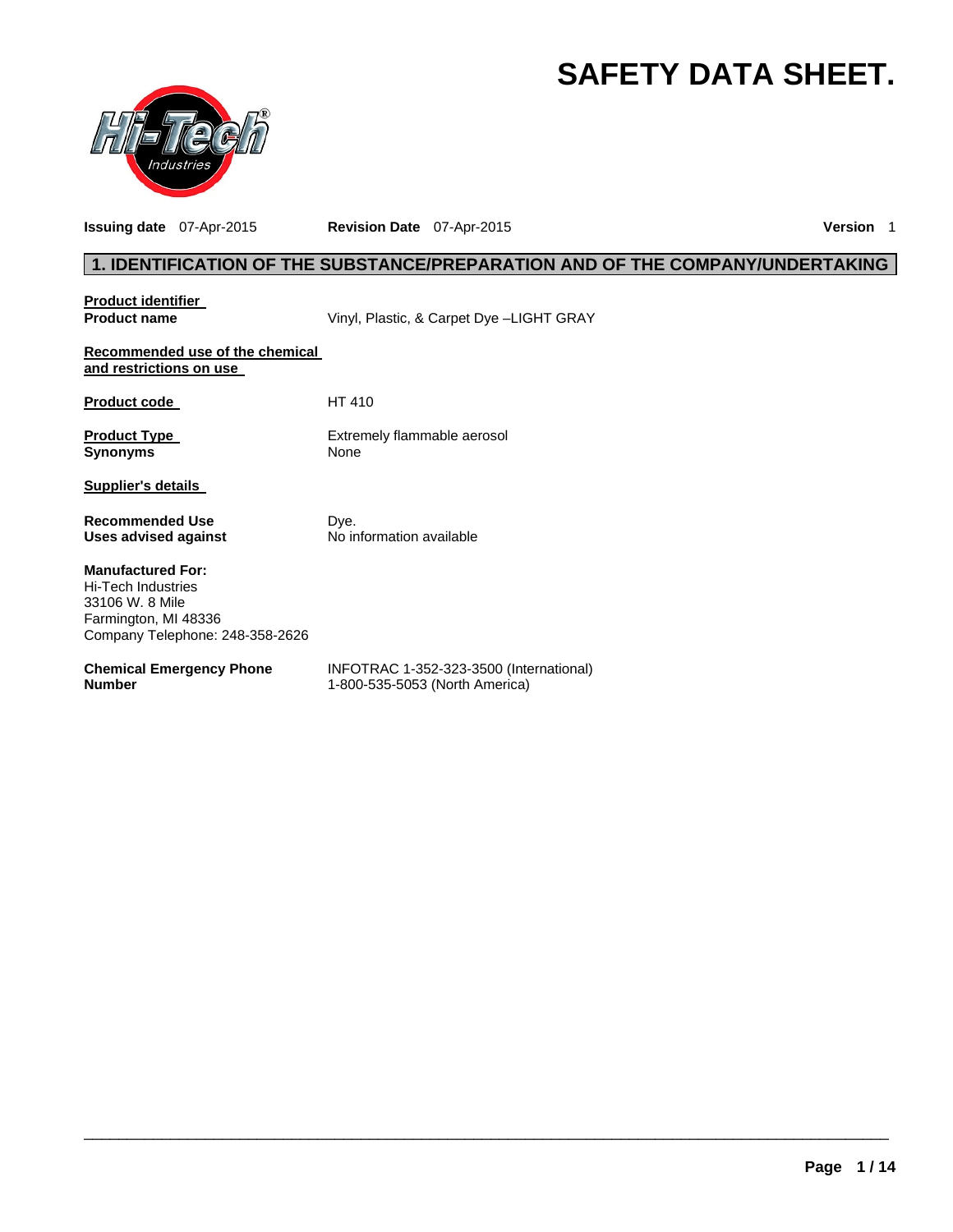## $\Box$ **2. HAZARDS IDENTIFICATION**

## **Classification**

| Skin corrosion/irritation                          | Category 2     |
|----------------------------------------------------|----------------|
| Serious eye damage/eye irritation                  | Category 2A    |
| <b>Reproductive Toxicity</b>                       | Category 2     |
| Specific target organ toxicity (single exposure)   | Category 3     |
| Specific target organ toxicity (repeated exposure) | Category 2     |
| Aspiration toxicity                                | Category 1     |
| Flammable aerosols                                 | Category 1     |
| Gases under pressure                               | Compressed Gas |

#### **GHS Label elements, including precautionary statements**

## **Emergency Overview**

## **DANGER**

## **Hazard Statements**

Causes skin irritation Causes serious eye irritation Suspected of damaging fertility or the unborn child May cause drowsiness or dizziness May cause damage to organs (Central Nervous System, Central Vascular System, Eyes, Kidney, Liver, Lungs, Respiratory System, and skin) through prolonged or repeated exposure. May be fatal if swallowed and enters airways Extremely flammable aerosol Contains gas under pressure; may explode if heated



**Appearance** opaque **Physical state** Aerosol **Odor** Solvent

## **Precautionary Statements - Prevention**

Obtain special instructions before use Do not handle until all safety precautions have been read and understood Wash face, hands and any exposed skin thoroughly after handling Do not breathe dust/fume/gas/mist/vapors/spray Wear protective gloves/protective clothing/eye protection/face protection Use only outdoors or in a well-ventilated area Keep away from heat/sparks/open flames/hot surfaces. — No smoking Do not spray on an open flame or other ignition source Pressurized container: Do not pierce or burn, even after use

#### **Precautionary Statements - Response**

If exposed or concerned: Get medical advice/attention

Specific treatment (see first aid on this label)

IF IN EYES: Rinse cautiously with water for several minutes. Remove contact lenses, if present and easy to do. Continue rinsing. If eye irritation persists: Get medical advice/attention

 $\Box$ 

IF ON SKIN: Wash with plenty of soap and water.

If skin irritation occurs: Get medical advice/attention

Take off contaminated clothing and wash before reuse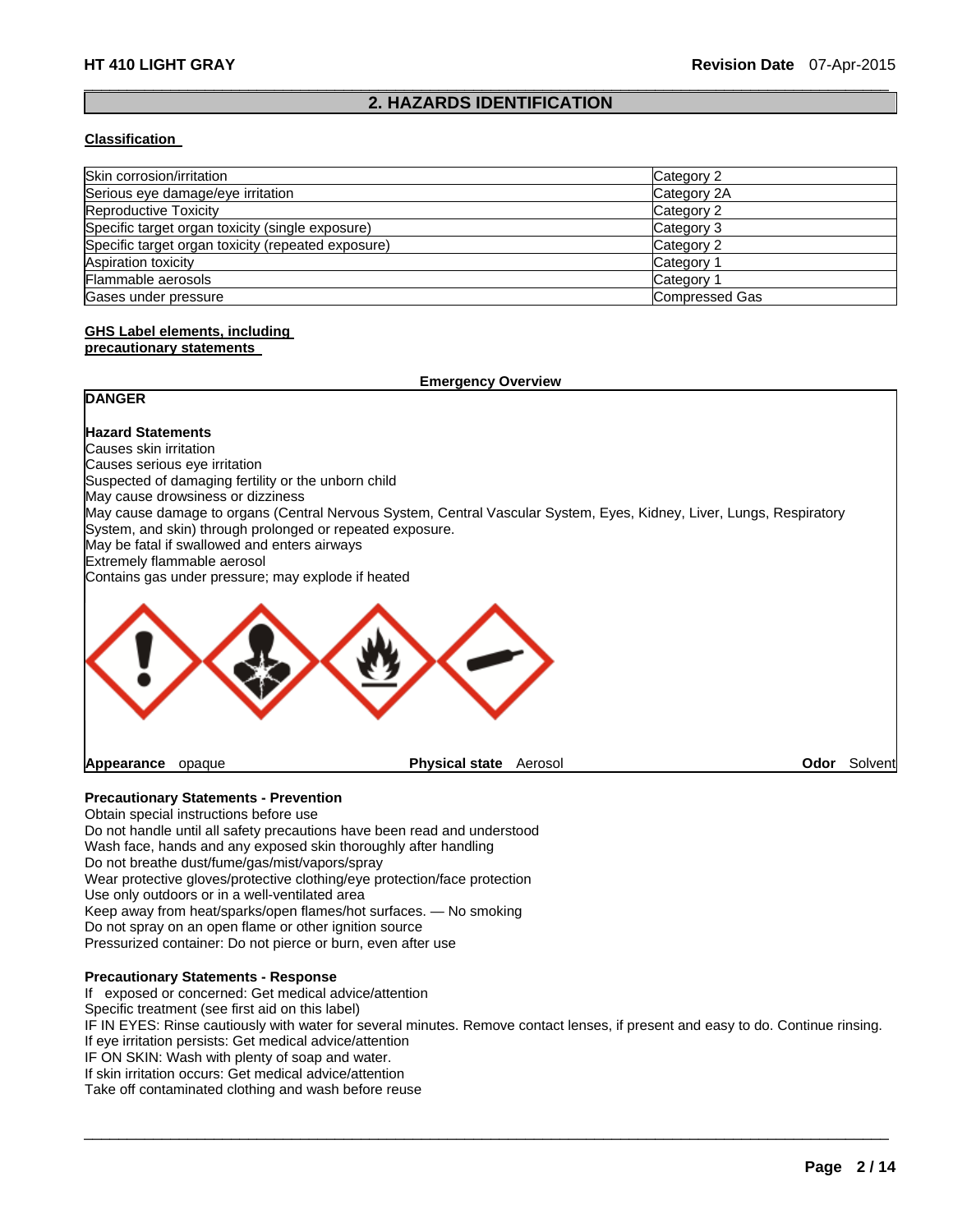IF INHALED: Remove person to fresh air and keep comfortable for breathing. Call a POISON CENTER or doctor/physician if you feel unwell IF SWALLOWED: Immediately call a POISON CENTER or doctor/physician Do NOT induce vomiting

## **Precautionary Statements - Storage**

Store locked up Store in a well-ventilated place. Keep container tightly closed Protect from sunlight. Do not expose to temperatures exceeding 50 °C/122 °F

#### **Precautionary Statements - Disposal**

Dispose of contents/container to an approved waste disposal plant

## **Hazards not otherwise classified (HNOC)**

None

## **Other information**

• Harmful to aquatic life with long lasting effects

0% of the mixture consists of ingredient(s) of unknown toxicity

## **3. COMPOSITION/INFORMATION ON INGREDIENTS**

 $\Box$ 

| <b>CAS-No</b>  | Weight %* |
|----------------|-----------|
| 67-64-1        | $30 - 40$ |
| 68476-86-8     | $20 - 30$ |
| 108-88-3       | $10 - 20$ |
| 108-88-3       | $1 - 10$  |
| 13463-67-7     | $1 - 10$  |
| $71-36-3$      | $1 - 10$  |
| 78-93-3        | $1 - 10$  |
| 14807-96-6     | $1 - 10$  |
| 1317-65-3      | $1 - 10$  |
| 1330-20-7      | $1 - 10$  |
| $100 - 41 - 4$ | $0.1 - 1$ |
| 108-10-1       | $0.1 - 1$ |
|                |           |

\*The exact percentage (concentration) of composition has been withheld as a trade secret.

## **4. FIRST AID MEASURES**

### **First aid measures for different exposure routes**

| Eye contact         | Rinse immediately with plenty of water, also under the eyelids, for at least 15 minutes. Keep<br>eye wide open while rinsing. If symptoms persist, call a physician.                              |
|---------------------|---------------------------------------------------------------------------------------------------------------------------------------------------------------------------------------------------|
| <b>Skin contact</b> | Wash off immediately with soap and plenty of water while removing all contaminated<br>clothes and shoes. If symptoms persist, call a physician.                                                   |
| <b>Inhalation</b>   | Move to fresh air. If breathing is difficult, give oxygen. Artificial respiration and/or oxygen<br>may be necessary. If breathing has stopped, contact emergency medical services<br>immediately. |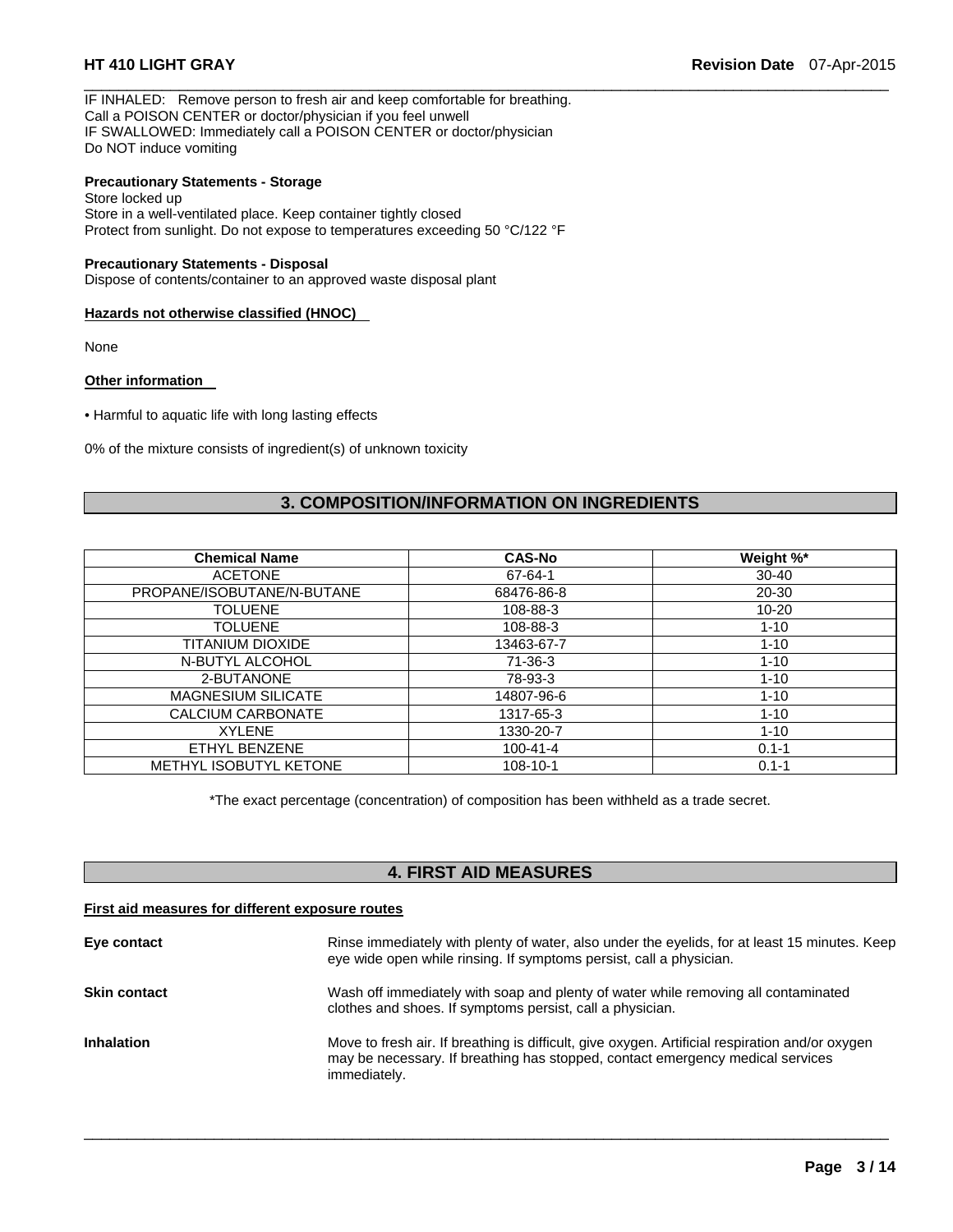| <b>Ingestion</b>                                   | Rinse mouth. Do NOT induce vomiting. Never give anything by mouth to an unconscious<br>person. Call a physician or Poison Control Center immediately.                                                                                                                                          |  |  |
|----------------------------------------------------|------------------------------------------------------------------------------------------------------------------------------------------------------------------------------------------------------------------------------------------------------------------------------------------------|--|--|
| Most important symptoms/effects, acute and delayed |                                                                                                                                                                                                                                                                                                |  |  |
| <b>Main Symptoms</b>                               | Causes skin and eye irritation. Irritating to respiratory system. May cause drowsiness or<br>dizziness. May damage to fertility or the unborn child. May cause cancer. Harmful or fatal<br>if swallowed and enters airways. Causes damage to organs through prolonged or<br>repeated exposure. |  |  |
|                                                    | Indication of immediate medical attention and special treatment needed, if necessary                                                                                                                                                                                                           |  |  |

 $\Box$ 

**Notes to physician Treat symptomatically.** 

## **5. FIRE-FIGHTING MEASURES**

#### **Suitable Extinguishing Media**

Water fog.Dry chemical. Carbon dioxide (CO2). Cool containers/tanks with water spray.

**Unsuitable Extinguishing Media** Cool containers / tanks with water spray. Keep away from sources of ignition - No smoking.

## **Specific hazards arising from the chemical**

Extremely flammable. Risk of ignition. In the event of fire and/or explosion do not breathe fumes.

## **Explosion Data Sensitivity to Mechanical Impact** none. **Sensitivity to Static Discharge** Yes.

## **Protective Equipment and Precautions for Firefighters**

As in any fire, wear self-contained breathing apparatus pressure-demand, MSHA/NIOSH (approved or equivalent) and full protective gear.

## **6. ACCIDENTAL RELEASE MEASURES**

## **Personal precautions, protective equipment and emergency procedures**

| <b>Personal precautions</b>                           | Avoid contact with eyes. Avoid breathing vapors or mists. Contents under pressure. Do not<br>puncture or incinerate cans. Do no stick pin or any other sharp object into opening on top of<br>can. Avoid skin contact. Use with adequate ventilation. Keep container away from<br>heat, flames, and all other sources of ignition. Keep can away from all sources of electricity<br>such as electric motors and batteries. Do not spray on hot surfaces. |  |
|-------------------------------------------------------|----------------------------------------------------------------------------------------------------------------------------------------------------------------------------------------------------------------------------------------------------------------------------------------------------------------------------------------------------------------------------------------------------------------------------------------------------------|--|
|                                                       |                                                                                                                                                                                                                                                                                                                                                                                                                                                          |  |
| <b>Environmental precautions</b>                      |                                                                                                                                                                                                                                                                                                                                                                                                                                                          |  |
| <b>Environmental precautions</b>                      | Beware of vapors accumulating to form explosive concentrations. Vapors can accumulate<br>in low areas. Prevent further leakage or spillage if safe to do so. Do not allow material to<br>contaminate ground water system. Prevent product from entering drains.                                                                                                                                                                                          |  |
| Methods and materials for containment and cleaning up |                                                                                                                                                                                                                                                                                                                                                                                                                                                          |  |
| <b>Methods for Containment</b>                        | Absorb spill with inert material (e.g. dry sand or earth), then place in a chemical waste<br>container. Stop leak if you can do it without risk.                                                                                                                                                                                                                                                                                                         |  |
| Methods for cleaning up                               | Pick up and transfer to properly labeled containers. Soak up with inert absorbent material.<br>Clean contaminated surface thoroughly. After cleaning, flush away traces with water.                                                                                                                                                                                                                                                                      |  |
| 7. HANDLING AND STORAGE                               |                                                                                                                                                                                                                                                                                                                                                                                                                                                          |  |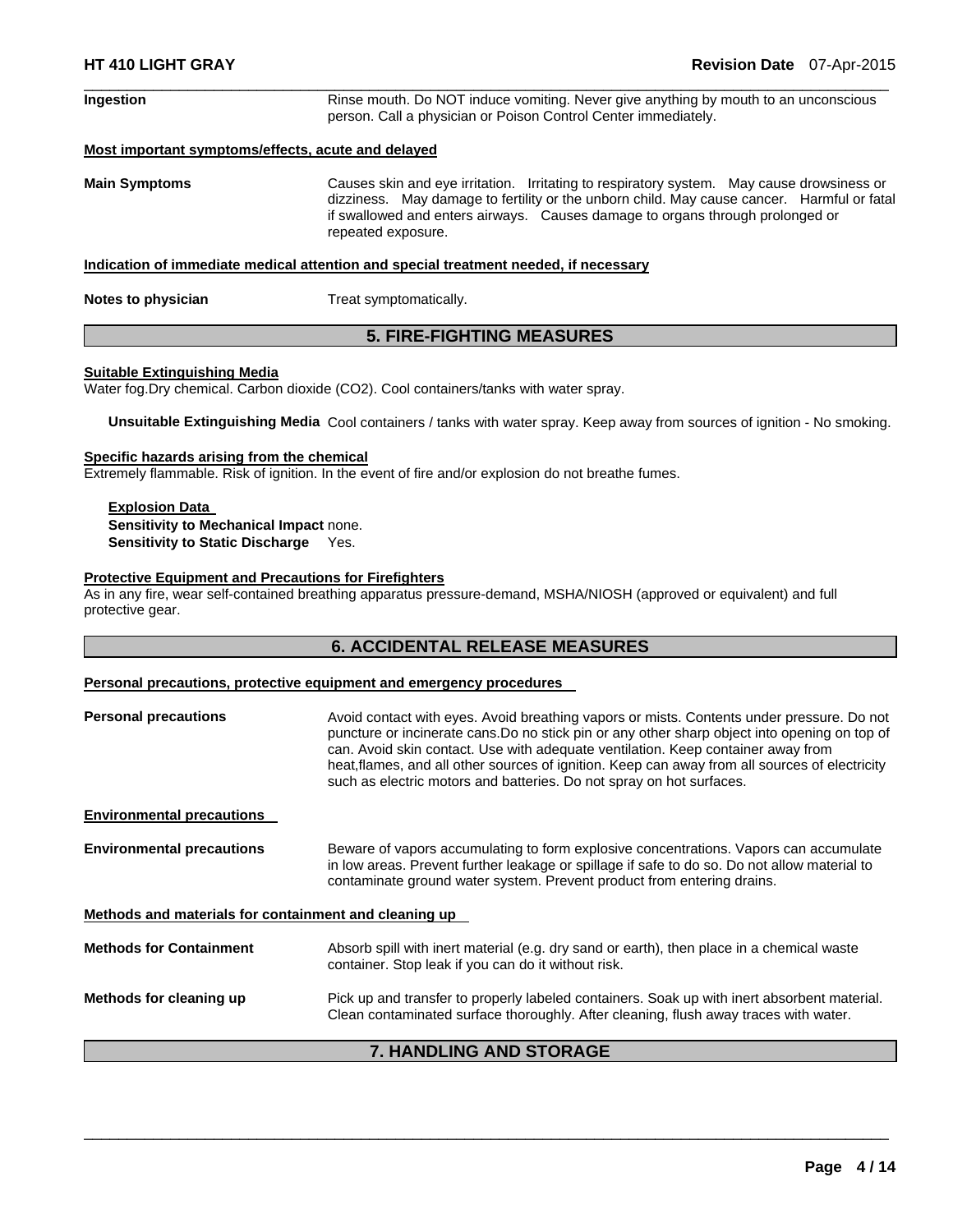## **Precautions for safe handling**

| Advice on safe handling                                      | Avoid contact with eyes. Avoid breathing vapors or mists. Contents under pressure. Do not<br>puncture or incinerate cans. Do not stick pin or any other sharp object into opening on top<br>of can.                                |
|--------------------------------------------------------------|------------------------------------------------------------------------------------------------------------------------------------------------------------------------------------------------------------------------------------|
| Conditions for safe storage, including any incompatibilities |                                                                                                                                                                                                                                    |
| <b>Technical measures/Storage</b><br>conditions              | Keep away from open flames, hot surfaces and sources of ignition. Keep container tightly<br>closed in a dry and well-ventilated place. Keep in properly labeled containers. Keep out of<br>the reach of children. Store locked up. |
| Incompatible products                                        | Strong acids, alkalis, or oxidizing agents.                                                                                                                                                                                        |
| <b>Aerosol Level</b>                                         | 3                                                                                                                                                                                                                                  |

 $\Box$ 

## **8. EXPOSURE CONTROLS/PERSONAL PROTECTION**

## **Control parameters**

## **Exposure Guidelines** .

| <b>Chemical Name</b>       | <b>ACGIH TLV</b>         | <b>OSHA PEL</b>                                                | <b>NIOSH IDLH</b>                           |
|----------------------------|--------------------------|----------------------------------------------------------------|---------------------------------------------|
| <b>ACETONE</b>             | STEL: 750 ppm            | TWA: 1000 ppm                                                  | IDLH: 2500 ppm                              |
| 67-64-1                    | TWA: 500 ppm             | TWA: 2400 mg/m <sup>3</sup>                                    | TWA: 250 ppm                                |
|                            |                          | (vacated) TWA: 750 ppm                                         | TWA: 590 mg/m <sup>3</sup>                  |
|                            |                          | (vacated) TWA: 1800 mg/m <sup>3</sup>                          |                                             |
|                            |                          | (vacated) STEL: 2400 mg/m <sup>3</sup>                         |                                             |
|                            |                          | The acetone STEL does not apply                                |                                             |
|                            |                          | to the cellulose acetate fiber                                 |                                             |
|                            |                          | industry. It is in effect for all other                        |                                             |
|                            |                          | sectors                                                        |                                             |
|                            |                          | (vacated) STEL: 1000 ppm                                       |                                             |
| PROPANE/ISOBUTANE/N-BUTANE | 74-98-6: TWA: 1000 ppm   | 74-98-6: TWA: 1000 ppm                                         | 74-98-6:IDLH: 2100 ppm                      |
| 68476-86-8                 | 106-97-8: STEL: 1000 ppm | TWA: 1800 mg/m <sup>3</sup>                                    | TWA: 1000 ppm                               |
|                            | 75-28-5: STEL: 1000 ppm  | (vacated) TWA: 1000 ppm                                        | TWA: 1800 mg/m <sup>3</sup>                 |
|                            |                          | (vacated) TWA: 1800 mg/m <sup>3</sup>                          | 106-97-8: TWA: 800 ppm                      |
|                            |                          | 106-97-8: (vacated) TWA: 800                                   | TWA: 1900 mg/m <sup>3</sup>                 |
|                            |                          | ppm                                                            | 75-28-5: TWA: 800 ppm                       |
|                            |                          | (vacated) TWA: 1900 mg/m <sup>3</sup>                          | TWA: 1900 mg/m <sup>3</sup>                 |
|                            |                          |                                                                |                                             |
| <b>TOLUENE</b>             | TWA: 20 ppm              | <b>TWA: 200 ppm</b>                                            | IDLH: 500 ppm                               |
| 108-88-3                   |                          | (vacated) TWA: 100 ppm                                         | TWA: 100 ppm                                |
|                            |                          | (vacated) TWA: 375 mg/m <sup>3</sup>                           | TWA: 375 mg/m <sup>3</sup>                  |
|                            |                          | (vacated) STEL: 150 ppm                                        | STEL: 150 ppm                               |
|                            |                          | (vacated) STEL: 560 mg/m <sup>3</sup>                          | STEL: 560 mg/m <sup>3</sup>                 |
|                            |                          | Ceiling: 300 ppm                                               |                                             |
| <b>TOLUENE</b>             | TWA: 20 ppm              | <b>TWA: 200 ppm</b>                                            | IDLH: 500 ppm                               |
| 108-88-3                   |                          | (vacated) TWA: 100 ppm                                         | TWA: 100 ppm                                |
|                            |                          | (vacated) TWA: 375 mg/m <sup>3</sup>                           | TWA: 375 mg/m <sup>3</sup>                  |
|                            |                          | (vacated) STEL: 150 ppm                                        | STEL: 150 ppm                               |
|                            |                          | (vacated) STEL: 560 mg/m <sup>3</sup>                          | STEL: 560 mg/m <sup>3</sup>                 |
|                            |                          | Ceiling: 300 ppm                                               |                                             |
| <b>TITANIUM DIOXIDE</b>    | TWA: $10 \text{ mg/m}^3$ | TWA: 15 mg/m <sup>3</sup> total dust                           | IDLH: 5000 mg/m <sup>3</sup>                |
| 13463-67-7                 |                          | (vacated) TWA: 10 mg/m <sup>3</sup> total                      |                                             |
|                            |                          | dust                                                           |                                             |
| N-BUTYL ALCOHOL            | TWA: 20 ppm              | <b>TWA: 100 ppm</b>                                            | <b>IDLH: 1400 ppm</b>                       |
| $71 - 36 - 3$              |                          | TWA: 300 mg/m <sup>3</sup>                                     | Ceiling: 50 ppm                             |
|                            |                          | (vacated) S*                                                   | Ceiling: 150 mg/m <sup>3</sup>              |
|                            |                          | (vacated) Ceiling: 50 ppm                                      |                                             |
|                            |                          | (vacated) Ceiling: 150 mg/m <sup>3</sup>                       |                                             |
| 2-BUTANONE                 | STEL: 300 ppm            | TWA: 200 ppm<br>TWA: 590 mg/m <sup>3</sup>                     | IDLH: 3000 ppm                              |
| 78-93-3                    | TWA: 200 ppm             |                                                                | TWA: 200 ppm                                |
|                            |                          | (vacated) TWA: 200 ppm<br>(vacated) TWA: 590 mg/m <sup>3</sup> | TWA: 590 mg/m <sup>3</sup><br>STEL: 300 ppm |
|                            |                          |                                                                |                                             |
|                            |                          | (vacated) STEL: 300 ppm                                        | STEL: 885 mg/m <sup>3</sup>                 |
|                            |                          | (vacated) STEL: 885 mg/m <sup>3</sup>                          |                                             |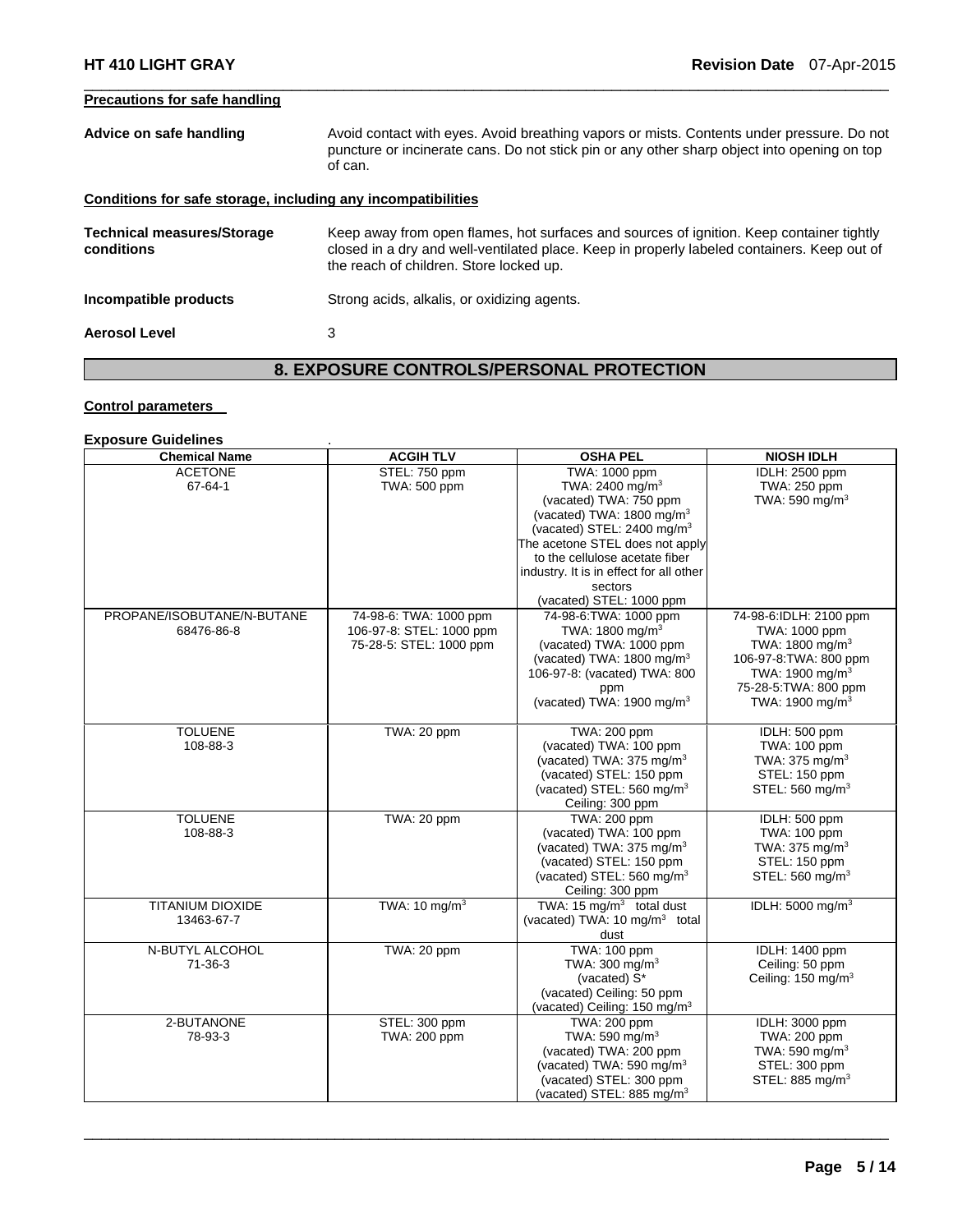## **HT 410 LIGHT GRAY Revision Date** 07-Apr-2015

| <b>MAGNESIUM SILICATE</b> | TWA: 2 mg/m <sup>3</sup> particulate matter | (vacated) TWA: 2 mg/m <sup>3</sup>        | IDLH: 1000 mg/m <sup>3</sup>                |
|---------------------------|---------------------------------------------|-------------------------------------------|---------------------------------------------|
| 14807-96-6                | containing no asbestos and <1%              | respirable dust <1% Crystalline           | TWA: 2 mg/m <sup>3</sup> containing no      |
|                           | crystalline silica, respirable              | silica, containing no Asbestos            | Asbestos and <1% Quartz                     |
|                           | fraction                                    | TWA: 20 mppcf if 1% Quartz or             | respirable dust                             |
|                           |                                             | more, use Quartz limit                    |                                             |
| <b>CALCIUM CARBONATE</b>  |                                             | TWA: 15 $mg/m3$ total dust                | TWA: 10 mg/m <sup>3</sup><br>total dust     |
| 1317-65-3                 |                                             | TWA: $5 \text{ mg/m}^3$ respirable        | TWA: 5 mg/m <sup>3</sup><br>respirable dust |
|                           |                                             | fraction                                  |                                             |
|                           |                                             | (vacated) TWA: 15 mg/m <sup>3</sup> total |                                             |
|                           |                                             | dust                                      |                                             |
|                           |                                             | (vacated) TWA: 5 mg/m <sup>3</sup>        |                                             |
|                           |                                             | respirable fraction                       |                                             |
| <b>XYLENE</b>             | STEL: 150 ppm                               | TWA: 100 ppm                              |                                             |
| 1330-20-7                 | TWA: 100 ppm                                | TWA: $435 \text{ mg/m}^3$                 |                                             |
|                           |                                             | (vacated) TWA: 100 ppm                    |                                             |
|                           |                                             | (vacated) TWA: $435 \text{ mg/m}^3$       |                                             |
|                           |                                             | (vacated) STEL: 150 ppm                   |                                             |
|                           |                                             | (vacated) STEL: 655 mg/m <sup>3</sup>     |                                             |
| <b>ETHYL BENZENE</b>      | TWA: 20 ppm                                 | TWA: 100 ppm                              | IDLH: 800 ppm                               |
| $100 - 41 - 4$            |                                             | TWA: 435 mg/m <sup>3</sup>                | TWA: 100 ppm                                |
|                           |                                             | (vacated) TWA: 100 ppm                    | TWA: 435 mg/m <sup>3</sup>                  |
|                           |                                             | (vacated) TWA: 435 mg/m <sup>3</sup>      | STEL: 125 ppm                               |
|                           |                                             | (vacated) STEL: 125 ppm                   | STEL: 545 mg/m <sup>3</sup>                 |
|                           |                                             | (vacated) STEL: 545 mg/m <sup>3</sup>     |                                             |
| METHYL ISOBUTYL KETONE    | STEL: 75 ppm                                | TWA: 100 ppm                              | IDLH: 500 ppm                               |
| 108-10-1                  | TWA: 20 ppm                                 | TWA: 410 mg/m <sup>3</sup>                | TWA: 50 ppm                                 |
|                           |                                             | (vacated) TWA: 50 ppm                     | TWA: 205 mg/m <sup>3</sup>                  |
|                           |                                             | (vacated) TWA: 205 mg/m <sup>3</sup>      | STEL: 75 ppm                                |
|                           |                                             | (vacated) STEL: 75 ppm                    | STEL: $300 \text{ mg/m}^3$                  |
|                           |                                             | (vacated) STEL: 300 mg/m <sup>3</sup>     |                                             |

*ACGIH: (American Conference of Governmental Industrial Hygienists) OSHA: (Occupational Safety & Health Administration) NIOSH IDLH: Immediately Dangerous to Life or Health* 

| <b>Other Exposure Guidelines</b> | Vacated limits revoked by the Court of Appeals decision in AFL-CIO v. OSHA, 965 F.2d |
|----------------------------------|--------------------------------------------------------------------------------------|
|                                  | 962 (11th Cir., 1992).                                                               |

#### **Exposure controls**

| <b>Engineering Measures</b> | Showers              |  |
|-----------------------------|----------------------|--|
|                             | Eyewash stations     |  |
|                             | Ventilation systems. |  |

#### **Individual protection measures, such as personal protective equipment**

- **Eye/Face Protection** Safety glasses with side-shields.
- **Skin and body protection Chemical resistant apron. Protective gloves.**

**Respiratory protection** If exposure limits are exceeded or irritation is experienced, NIOSH/MSHA approved respiratory protection should be worn. Positive-pressure supplied air respirators may be required for high airborne contaminant concentrations. Respiratory protection must be provided in accordance with current local regulations.

## **Hygiene measures** Handle in accordance with good industrial hygiene and safety practice.

## **9. PHYSICAL AND CHEMICAL PROPERTIES**

 $\Box$ 

## **Physical and chemical properties**

| <b>Physical state</b> | Aerosol    |                       |          |
|-----------------------|------------|-----------------------|----------|
| Appearance            | opague     | Odor                  | Solvent  |
| Color                 | light gray | <b>Odor Threshold</b> | No infor |

**Color** light gray **Odor Threshold** No information available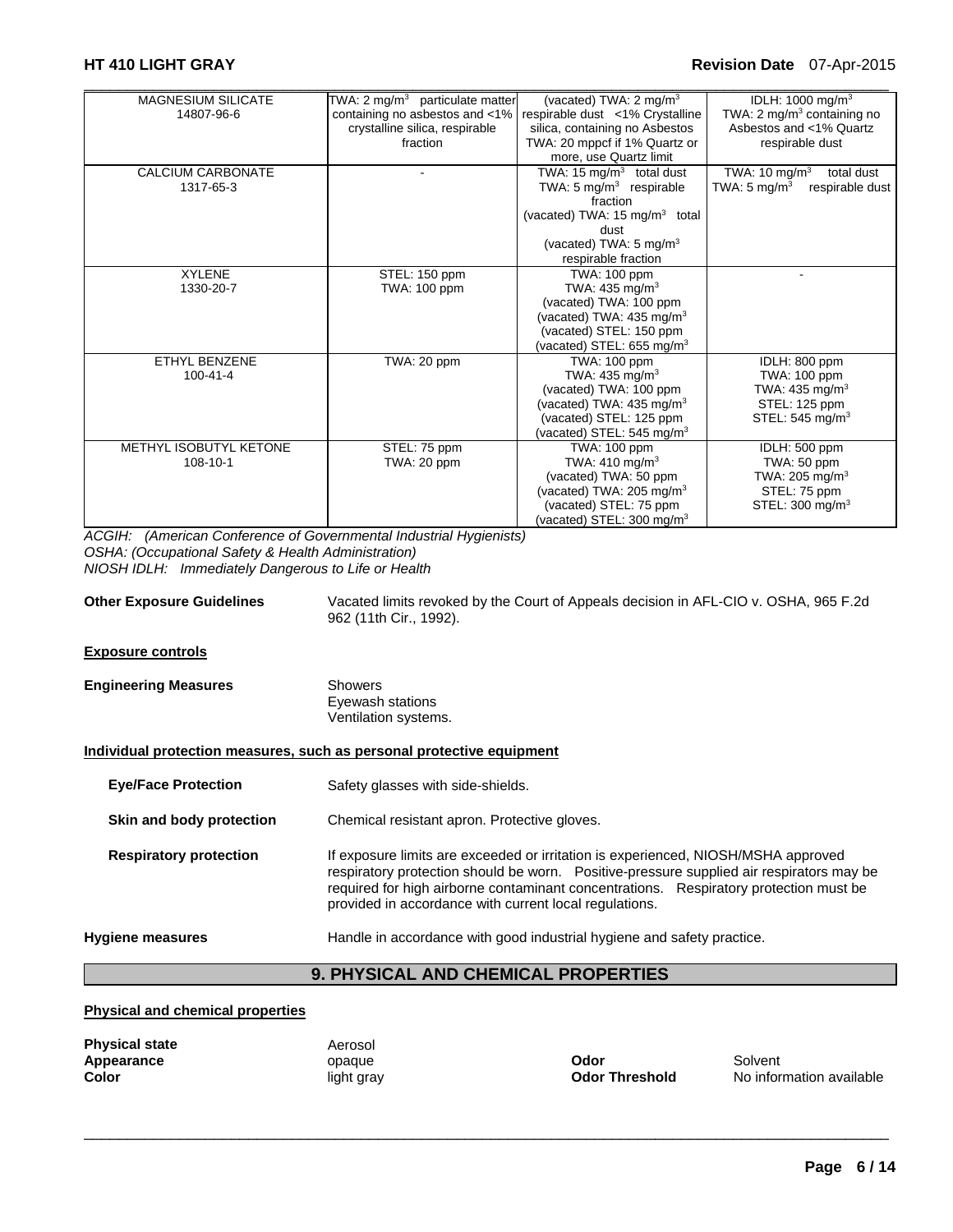| <b>Property</b>                                                       | Values                   | • Methods<br>Remarks |  |
|-----------------------------------------------------------------------|--------------------------|----------------------|--|
| рH                                                                    | No information available |                      |  |
| Melting/freezing point                                                | No information available |                      |  |
| Boiling point/boiling range                                           | No information available |                      |  |
| <b>Flash Point</b>                                                    | -97 °C / -142 °F         | Based on propellant  |  |
| <b>Evaporation rate</b>                                               | No information available |                      |  |
| Flammability (solid, gas)                                             | No information available |                      |  |
| <b>Flammability Limits in Air</b>                                     |                          |                      |  |
| upper flammability limit                                              | No information available |                      |  |
| lower flammability limit                                              | No information available |                      |  |
| Vapor pressure                                                        | No information available |                      |  |
| Vapor density                                                         | No information available |                      |  |
| <b>Specific Gravity</b>                                               | 0.838                    |                      |  |
| <b>Water solubility</b>                                               | Practically insoluble    |                      |  |
| <b>Partition coefficient: n-octanol/waterNo information available</b> |                          |                      |  |
| <b>Autoignition temperature</b>                                       | No information available | Not applicable       |  |
| Decomposition temperature                                             | No information available |                      |  |
| <b>Viscosity</b>                                                      | No information available |                      |  |
| <b>Explosive properties</b>                                           | No information available |                      |  |
| <b>Other information</b>                                              |                          |                      |  |

**VOC Content(%)** 53.8

## **10. STABILITY AND REACTIVITY**

## **Reactivity**

No data available

## **Chemical stability**

Stable under recommended storage conditions.

## **Possibility of hazardous reactions**

None under normal processing.

## **Conditions to Avoid**

Keep away from open flames, hot surfaces and sources of ignition. Extremes of temperature and direct sunlight. Keep away from children.

## **Incompatible Materials**

Strong acids, alkalis, or oxidizing agents.

## **Hazardous Decomposition Products**

None known based on information supplied.

## **11. TOXICOLOGICAL INFORMATION**

## **Information on likely routes of exposure**

## **Product Information**

| <b>Inhalation</b>   | Vapors may irritate throat and respiratory system. May cause drownsiness and dizziness<br>based on components. May cause irritation of respiratory tract. Avoid breathing vapors or<br>mists. |
|---------------------|-----------------------------------------------------------------------------------------------------------------------------------------------------------------------------------------------|
| Eye contact         | Irritating to eyes. Avoid contact with eyes.                                                                                                                                                  |
| <b>Skin contact</b> | Irritating to skin. Repeated exposure may cause skin dryness or cracking. Prolonged skin<br>contact may defat the skin and produce dermatitis. Avoid contact with skin.                       |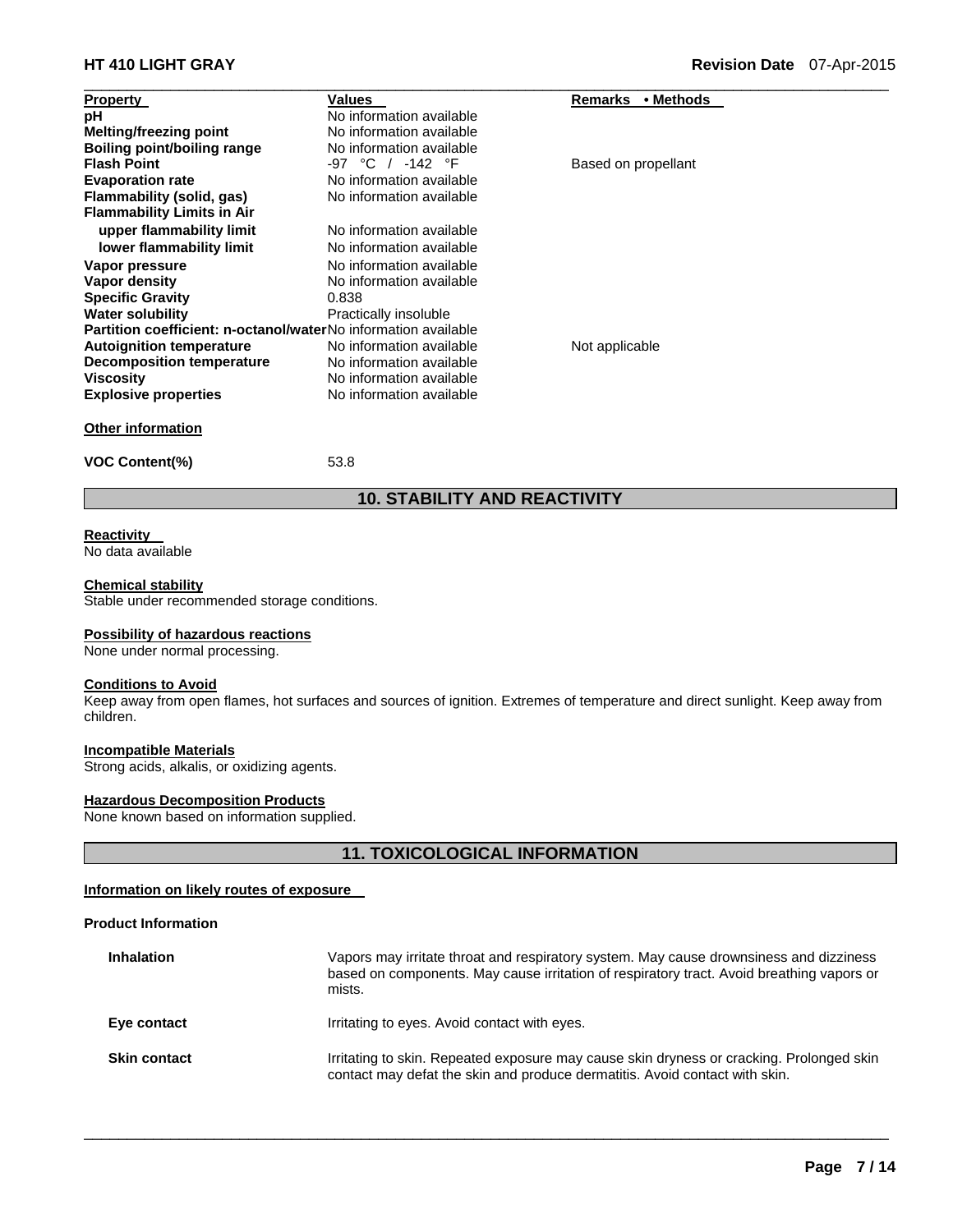**Ingestion May be harmful if swallowed. Aspiration into the lungs during swallowing may cause serious** lung damage which may be fatal.

## **Component Information**

| <b>Chemical Name</b>                   | LD50 Oral             | <b>LD50 Dermal</b>       | <b>LC50 Inhalation</b>                  |
|----------------------------------------|-----------------------|--------------------------|-----------------------------------------|
| <b>ACETONE</b><br>$67 - 64 - 1$        | = 5800 mg/kg          | 20,000 mg/kg (Rabbit)    | $= 50100$ mg/m <sup>3</sup><br>(Rat)8 h |
| <b>TOLUENE</b>                         | Rat)                  | $= 12000$ mg/kg          | (Rat) 4 h                               |
| 108-88-3                               | $= 2600$ mg/kg        | Rabbit)                  | $= 12.5$ mg/L                           |
| TOLUENE                                | (Rat)                 | $= 12000$ mg/kg          | (Rat) 4 h                               |
| 108-88-3                               | $= 2600$ mg/kg        | Rabbit)                  | $= 12.5$ mg/L                           |
| ITITANIUM DIOXIDE<br>13463-67-7        | Rat)<br>> 10000 mg/kg | $\overline{\phantom{a}}$ |                                         |
| N-BUTYL ALCOHOL                        | $= 700$ mg/kg         | (Rabbit)                 | Rat) 4 h                                |
| $71-36-3$                              | Rat)                  | $= 3402 \text{ mg/kg}$   | $>8000$ ppm                             |
| 2-BUTANONE                             | $= 2483$ mg/kg        | $= 5000 \text{ mg/kg}$   | $= 11700$ ppm                           |
| 78-93-3                                | (Rat)                 | (Rabbit)                 | (Rat)4 h                                |
| XYLENE                                 | (Rat)                 | (Rabbit)                 | ( Rat ) 4 h                             |
| 1330-20-7                              | = 3500 mg/kg          | > 4350 mg/kg             | $= 29.08$ mg/L                          |
| <b>ETHYL BENZENE</b><br>$100 - 41 - 4$ |                       | = 15400 mg/kg<br>Rabbit) |                                         |
| <b>METHYL ISOBUTYL KETONE</b>          | $= 2080$ mg/kg        | (Rabbit)                 | Rat ) 4 h                               |
| 108-10-1                               | Rat)                  | $= 3000$ mg/kg           | $= 8.2$ mg/L                            |

 $\Box$ 

#### **Information on toxicological effects**

**Symptoms** Symptoms of overexposure may be headache, dizziness, tiredness, nausea and vomiting. Irritating to respiratory system. Causes serious eye irritation.Irritating to skin. May be harmful or fatal if ingested.

## **Delayed and immediate effects as well as chronic effects from short and long-term exposure**

| <b>Skin corrosion/irritation</b><br>Eye damage/irritation | Irritating to skin.<br>Irritating to eyes. |                                                  |                                                                                      |             |
|-----------------------------------------------------------|--------------------------------------------|--------------------------------------------------|--------------------------------------------------------------------------------------|-------------|
| <b>Irritation</b>                                         |                                            | Irritating to eyes, respiratory system and skin. |                                                                                      |             |
| <b>Sensitization</b>                                      | None known.                                |                                                  |                                                                                      |             |
| <b>Germ Cell Mutagenicity</b>                             | None known.                                |                                                  |                                                                                      |             |
| Carcinogenicity                                           | carcinogen.                                |                                                  | The table below indicates whether each agency has evaluated a listed ingredient as a |             |
| Chamical Nama                                             | <b>ACGIH</b>                               | <b>IARC</b>                                      | <b>NTP</b>                                                                           | <b>OSHA</b> |

| <b>Chemical Name</b>                                | <b>ACGIH</b>             | <b>IARC</b> | <b>NTP</b> | <b>OSHA</b> |
|-----------------------------------------------------|--------------------------|-------------|------------|-------------|
| <b>TOLUENE</b>                                      | ٠                        | Group 3     | ۰          |             |
| 108-88-3                                            |                          |             |            |             |
| <b>TOLUENE</b>                                      | ۰                        | Group 3     |            |             |
| 108-88-3                                            |                          |             |            |             |
| <b>TITANIUM DIOXIDE</b><br>13463-67-7               | $\overline{\phantom{a}}$ | 2B          |            |             |
| <b>MAGNESIUM SILICATE</b><br>14807-96-6             | ۰                        | Group 3     |            |             |
| <b>XYLENE</b><br>1330-20-7                          | ٠                        | Group 3     | ۰          | ٠           |
| <b>ETHYL BENZENE</b><br>100-41-4                    | A <sub>3</sub>           | Group 2B    | -          |             |
| <b>METHYL ISOBUTYL</b><br><b>KETONE</b><br>108-10-1 | A <sub>3</sub>           | Group 2B    |            |             |

 $\Box$ 

*ACGIH: (American Conference of Governmental Industrial Hygienists)* 

*A3 - Animal Carcinogen* 

*IARC: (International Agency for Research on Cancer)* 

*Group 2B - Possibly Carcinogenic to Humans* 

*Group 3 - Not Classifiable as to Carcinogenicity in Humans* 

*OSHA: (Occupational Safety & Health Administration)* 

*X - Present*  **Specific target organ systemic** 

Product is or contains a chemical which is a known or suspected reproductive hazard. May cause respiratory irritation. May cause drowsiness and dizziness.

**toxicity (single exposure)**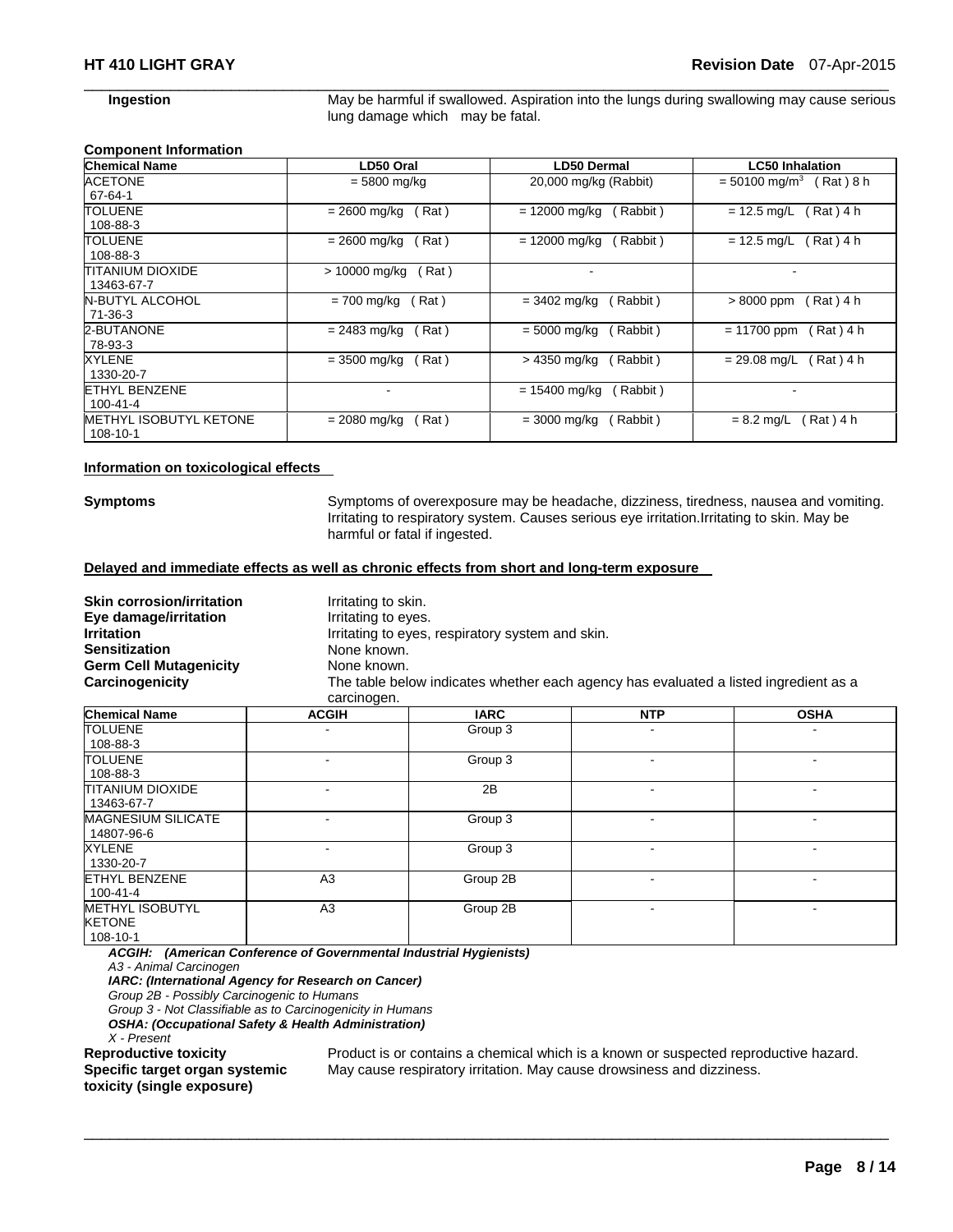| Specific target organ systemic | May cause damage to organs through prolonged or repeated exposure.                                              |
|--------------------------------|-----------------------------------------------------------------------------------------------------------------|
| toxicity (repeated exposure)   |                                                                                                                 |
| <b>Chronic toxicity</b>        | May cause adverse liver effects.                                                                                |
| <b>Target Organ Effects</b>    | Central nervous system, Central Vascular System (CVS), Eyes, Kidney, Liver, Lungs,<br>Respiratory system, Skin. |
| <b>Neurological effects</b>    | Intentional misuse by deliberately concentrating and inhaling contents may be harmful or<br>fatal.              |
| <b>Aspiration hazard</b>       | May be fatal if swallowed and enters airways.                                                                   |
|                                |                                                                                                                 |

 $\Box$ 

## **Numerical measures of toxicity - Product Information**

**Unknown Acute Toxicity** 0% of the mixture consists of ingredient(s) of unknown toxicity **The following values are calculated based on chapter 3.1 of the GHS document** . **ATEmix (oral)** 12206 mg/kg

| ATEmix (dermal)         | 10273 mg/kg |  |
|-------------------------|-------------|--|
| ATEmix (inhalation-gas) | 435922 mg/l |  |

## **12. ECOLOGICAL INFORMATION**

## **Ecotoxicity**

| <b>Chemical Name</b> | <b>Toxicity to algae</b>  | <b>Toxicity to fish</b>        | <b>Toxicity to</b> | Toxicity to daphnia and     |
|----------------------|---------------------------|--------------------------------|--------------------|-----------------------------|
|                      |                           |                                | microorganisms     | other aquatic invertebrates |
| <b>ACETONE</b>       |                           | 4.74 - 6.33 mL/L LC50          |                    | 10294 - 17704 mg/L EC50     |
| 67-64-1              |                           | Oncorhynchus mykiss 96h        |                    | Daphnia magna 48h Static    |
|                      |                           | 6210 - 8120 mg/L LC50          |                    | 12600 - 12700 mg/L EC50     |
|                      |                           | Pimephales promelas 96h        |                    | Daphnia magna 48h           |
|                      |                           | static 8300 mg/L LC50          |                    |                             |
|                      |                           | Lepomis macrochirus 96h        |                    |                             |
| PROPANE/ISOBUTANE/N- |                           |                                |                    |                             |
| <b>BUTANE</b>        |                           |                                |                    |                             |
| 68476-86-8           |                           |                                |                    |                             |
| <b>TOLUENE</b>       | 433 mg/L EC50             | 11.0 - 15.0 mg/L LC50          |                    | 5.46 - 9.83 mg/L EC50       |
| 108-88-3             | Pseudokirchneriella       | Lepomis macrochirus 96h        |                    | Daphnia magna 48h Static    |
|                      | subcapitata 96h 12.5 mg/L | static 14.1 - 17.16 mg/L       |                    | 11.5 mg/L EC50 Daphnia      |
|                      | EC50 Pseudokirchneriella  | LC50 Oncorhynchus mykiss       |                    | magna 48h                   |
|                      | subcapitata 72h static    | 96h static 15.22 - 19.05 mg/L  |                    |                             |
|                      |                           | LC50 Pimephales promelas       |                    |                             |
|                      |                           | 96h flow-through 5.89 - 7.81   |                    |                             |
|                      |                           | mg/L LC50 Oncorhynchus         |                    |                             |
|                      |                           | mykiss 96h flow-through        |                    |                             |
|                      |                           | 50.87 - 70.34 mg/L LC50        |                    |                             |
|                      |                           | Poecilia reticulata 96h static |                    |                             |
|                      |                           | 12.6 mg/L LC50 Pimephales      |                    |                             |
|                      |                           | promelas 96h static 28.2       |                    |                             |
|                      |                           | mg/L LC50 Poecilia             |                    |                             |
|                      |                           | reticulata 96h semi-static 5.8 |                    |                             |
|                      |                           | mg/L LC50 Oncorhynchus         |                    |                             |
|                      |                           | mykiss 96h semi-static 54      |                    |                             |
|                      |                           | mg/L LC50 Oryzias latipes      |                    |                             |
|                      |                           | 96h static                     |                    |                             |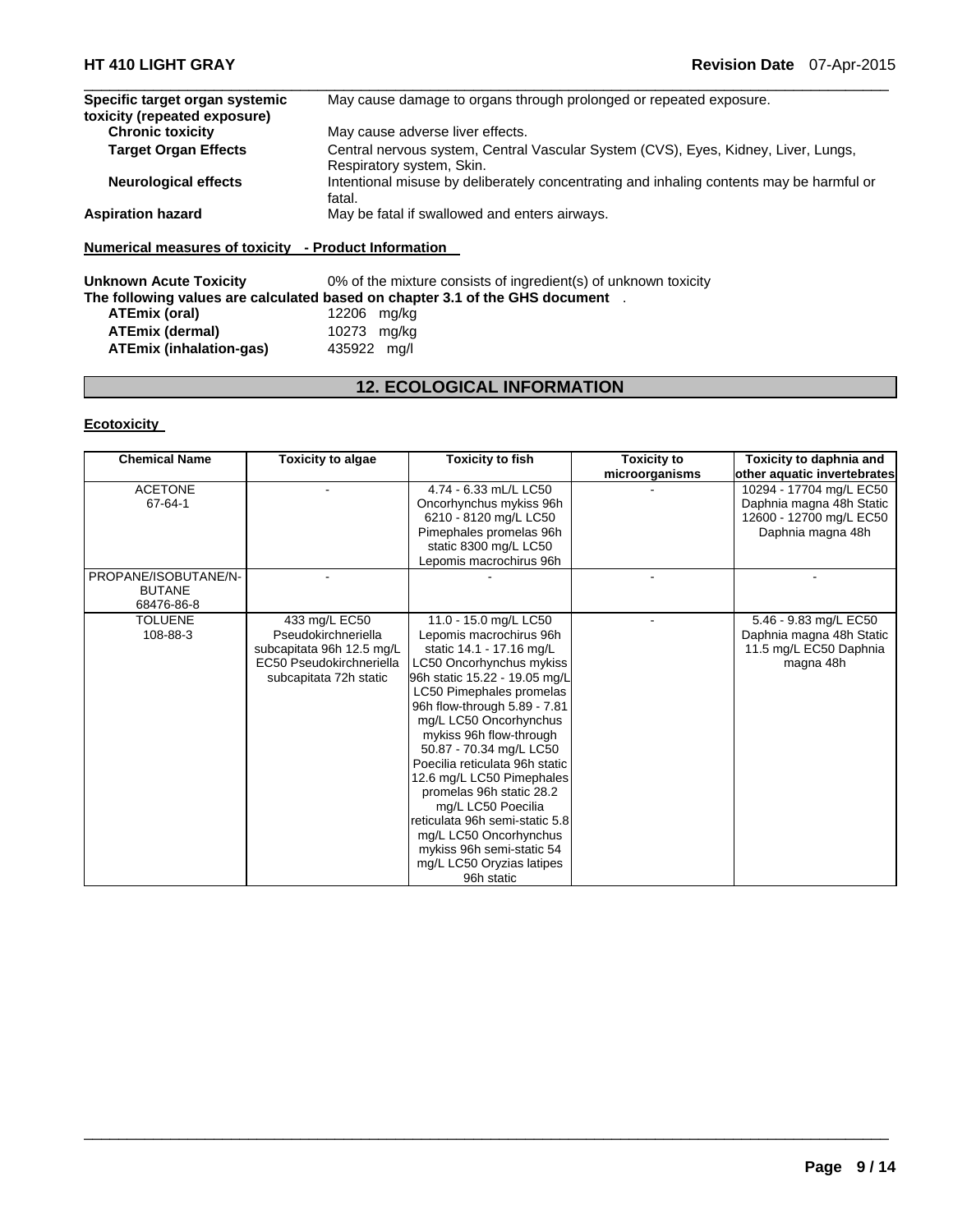| <b>TOLUENE</b>            | 433 mg/L EC50                | 11.0 - 15.0 mg/L LC50                                       |    | 5.46 - 9.83 mg/L EC50       |
|---------------------------|------------------------------|-------------------------------------------------------------|----|-----------------------------|
| 108-88-3                  | Pseudokirchneriella          | Lepomis macrochirus 96h                                     |    | Daphnia magna 48h Static    |
|                           | subcapitata 96h 12.5 mg/L    | static 14.1 - 17.16 mg/L                                    |    | 11.5 mg/L EC50 Daphnia      |
|                           | EC50 Pseudokirchneriella     | LC50 Oncorhynchus mykiss                                    |    | magna 48h                   |
|                           | subcapitata 72h static       | 96h static 15.22 - 19.05 mg/L                               |    |                             |
|                           |                              | LC50 Pimephales promelas                                    |    |                             |
|                           |                              | 96h flow-through 5.89 - 7.81                                |    |                             |
|                           |                              | mg/L LC50 Oncorhynchus                                      |    |                             |
|                           |                              | mykiss 96h flow-through                                     |    |                             |
|                           |                              | 50.87 - 70.34 mg/L LC50                                     |    |                             |
|                           |                              | Poecilia reticulata 96h static                              |    |                             |
|                           |                              | 12.6 mg/L LC50 Pimephales                                   |    |                             |
|                           |                              | promelas 96h static 28.2                                    |    |                             |
|                           |                              | mg/L LC50 Poecilia                                          |    |                             |
|                           |                              | reticulata 96h semi-static 5.8                              |    |                             |
|                           |                              | mg/L LC50 Oncorhynchus                                      |    |                             |
|                           |                              | mykiss 96h semi-static 54                                   |    |                             |
|                           |                              | mg/L LC50 Oryzias latipes                                   |    |                             |
|                           |                              | 96h static                                                  |    |                             |
| N-BUTYL ALCOHOL           | 500 mg/L EC50                | 100000 - 500000 µg/L LC50                                   |    | 1897 - 2072 mg/L EC50       |
| 71-36-3                   | Desmodesmus subspicatus      | Lepomis macrochirus 96h                                     |    | Daphnia magna 48h Static    |
|                           | 96h 500 mg/L EC50            | static 1730 - 1910 mg/L                                     |    | 1983 mg/L EC50 Daphnia      |
|                           | Desmodesmus subspicatus      | LC50 Pimephales promelas                                    |    | magna 48h                   |
|                           | 72h                          | 96h static 1740 mg/L LC50                                   |    |                             |
|                           |                              | Pimephales promelas 96h                                     |    |                             |
|                           |                              | flow-through 1910000 µg/L                                   |    |                             |
|                           |                              | LC50 Pimephales promelas                                    |    |                             |
|                           |                              | 96h static                                                  |    |                             |
| 2-BUTANONE                |                              | 3130 - 3320 mg/L LC50                                       |    | 4025 - 6440 mg/L EC50       |
| 78-93-3                   |                              | Pimephales promelas 96h                                     |    | Daphnia magna 48h Static    |
|                           |                              | flow-through                                                |    | 5091 mg/L EC50 Daphnia      |
|                           |                              |                                                             |    | magna 48h 520 mg/L EC50     |
|                           |                              |                                                             |    | Daphnia magna 48h           |
| <b>MAGNESIUM SILICATE</b> |                              | 100 g/L LC50 Brachydanio                                    |    |                             |
| 14807-96-6                |                              | rerio 96h semi-static                                       |    |                             |
| <b>XYLENE</b>             |                              | 13.1 - 16.5 mg/L LC50                                       | ÷. | 0.6 mg/L LC50 Gammarus      |
| 1330-20-7                 |                              | Lepomis macrochirus 96h                                     |    |                             |
|                           |                              |                                                             |    | lacustris 48h 3.82 mg/L     |
|                           |                              | flow-through 13.5 - 17.3                                    |    | EC50 water flea 48h         |
|                           |                              | mg/L LC50 Oncorhynchus                                      |    |                             |
|                           |                              | mykiss 96h 2.661 - 4.093                                    |    |                             |
|                           |                              | mg/L LC50 Oncorhynchus                                      |    |                             |
|                           |                              | mykiss 96h static 23.53 -                                   |    |                             |
|                           |                              | 29.97 mg/L LC50                                             |    |                             |
|                           |                              | Pimephales promelas 96h                                     |    |                             |
|                           |                              | static 30.26 - 40.75 mg/L                                   |    |                             |
|                           |                              | LC50 Poecilia reticulata 96h                                |    |                             |
|                           |                              | static 7.711 - 9.591 mg/L                                   |    |                             |
|                           |                              | LC50 Lepomis macrochirus                                    |    |                             |
|                           |                              | 96h static 13.4 mg/L LC50                                   |    |                             |
|                           |                              | Pimephales promelas 96h                                     |    |                             |
|                           |                              | flow-through 19 mg/L LC50                                   |    |                             |
|                           |                              | Lepomis macrochirus 96h                                     |    |                             |
|                           |                              | 780 mg/L LC50 Cyprinus                                      |    |                             |
|                           |                              | carpio 96h semi-static 780                                  |    |                             |
|                           |                              | mg/L LC50 Cyprinus carpio                                   |    |                             |
|                           |                              | 96h                                                         |    |                             |
| ETHYL BENZENE             | 4.6 mg/L EC50                | 11.0 - 18.0 mg/L LC50                                       |    | 1.8 - 2.4 mg/L EC50 Daphnia |
| $100 - 41 - 4$            | Pseudokirchneriella          | Oncorhynchus mykiss 96h                                     |    | magna 48h                   |
|                           | subcapitata 72h 438 mg/L     | static 7.55 - 11 mg/L LC50                                  |    |                             |
|                           | EC50 Pseudokirchneriella     | Pimephales promelas 96h                                     |    |                             |
|                           | subcapitata 96h 2.6 - 11.3   | flow-through 9.1 - 15.6 mg/L                                |    |                             |
|                           | mg/L EC50                    | LC50 Pimephales promelas                                    |    |                             |
|                           | Pseudokirchneriella          | 96h static 32 mg/L LC50                                     |    |                             |
|                           | subcapitata 72h static 1.7 - | Lepomis macrochirus 96h                                     |    |                             |
|                           | 7.6 mg/L EC50                | static 4.2 mg/L LC50                                        |    |                             |
|                           | Pseudokirchneriella          | Oncorhynchus mykiss 96h                                     |    |                             |
|                           | subcapitata 96h static       | semi-static 9.6 mg/L LC50<br>Poecilia reticulata 96h static |    |                             |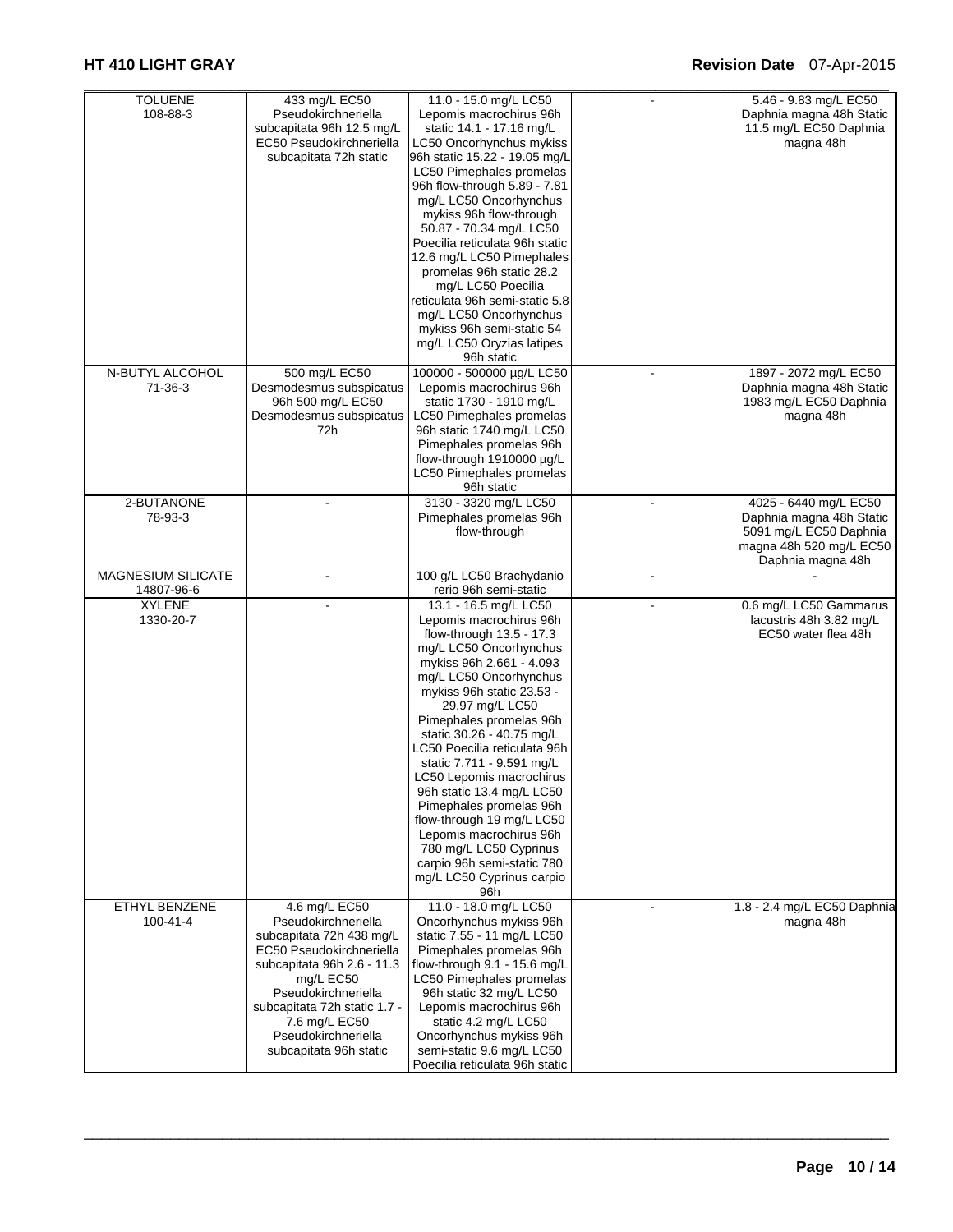## **HT 410 LIGHT GRAY Revision Date** 07-Apr-2015

| <b>METHYL ISOBUTYL</b> | 400 mg/L EC50       | 496 - 514 ma/L LC50     | $\sim$ | 170 mg/L EC50 Daphnia |
|------------------------|---------------------|-------------------------|--------|-----------------------|
| <b>KETONE</b>          | Pseudokirchneriella | Pimephales promelas 96h |        | magna 48h             |
| 108-10-1               | subcapitata 96h     | flow-through            |        |                       |

## **Persistence and degradability**

No information available.

## **Bioaccumulation**

No information available.

| <b>Chemical Name</b>       | log Pow |
|----------------------------|---------|
| <b>ACETONE</b>             | $-0.24$ |
| 67-64-1                    |         |
| PROPANE/ISOBUTANE/N-BUTANE | 2.8     |
| 68476-86-8                 |         |
| <b>TOLUENE</b>             | 2.65    |
| 108-88-3                   |         |
| <b>TOLUENE</b>             | 2.65    |
| 108-88-3                   |         |
| N-BUTYL ALCOHOL            | 0.785   |
| 71-36-3                    |         |
| 2-BUTANONE                 | 0.29    |
| 78-93-3                    |         |
| <b>XYLENE</b>              | 3.15    |
| 1330-20-7                  |         |
| ETHYL BENZENE              | 3.118   |
| $100 - 41 - 4$             |         |
| METHYL ISOBUTYL KETONE     | 1.19    |
| 108-10-1                   |         |

**Other adverse effects** No information available

## **13. DISPOSAL CONSIDERATIONS**

| <b>Waste treatment</b>        |                                                                                                                                                                                                    |
|-------------------------------|----------------------------------------------------------------------------------------------------------------------------------------------------------------------------------------------------|
| <b>Waste Disposal Methods</b> | This material, as supplied, is a hazardous waste according to federal regulations (40 CFR<br>261).                                                                                                 |
| Contaminated packaging        | Pressurized container: Do not pierce or burn, even after use. Do not re-use empty<br>containers. Empty containers should be taken to an approved waste handling site for<br>recycling or disposal. |

## **14. TRANSPORT INFORMATION**

| <b>DOT Ground</b> | CONSUMER COMMODITY ORM-D<br>or<br>LIMITED QUANTITY |
|-------------------|----------------------------------------------------|
| IATA              | UN1950, AEROSOLS, FLAMMABLE, 2.1, LTD. QTY.        |
| IMDG              | UN1950, AEROSOLS, FLAMMABLE, 2.1, LTD. QTY.        |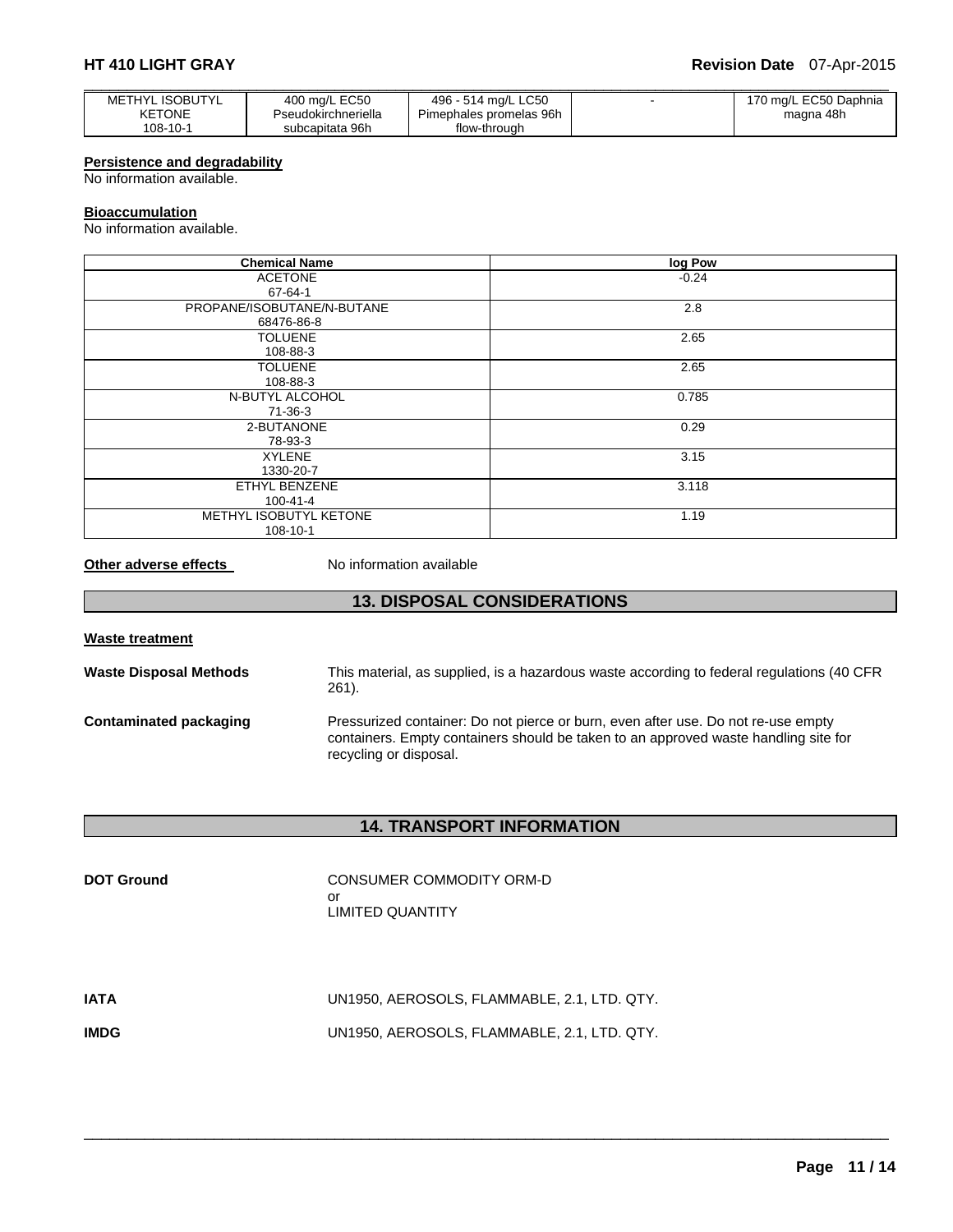## **15. REGULATORY INFORMATION**

 $\Box$ 

## **International Inventories**

| <b>Chemical Name</b>                    | <b>TSCA</b> | <b>DSL/NDSL</b> | <b>EINECS/ELI</b><br><b>NCS</b> | <b>ENCS</b> | <b>IECSC</b> | <b>KECL</b>       | <b>PICCS</b> | <b>AICS</b> |
|-----------------------------------------|-------------|-----------------|---------------------------------|-------------|--------------|-------------------|--------------|-------------|
| <b>ACETONE</b>                          | X           | X               | X                               | x           | X            | X                 | X            | X           |
| <b>PROPANE/ISOBUTAN</b><br>E/N-BUTANE   | X           | X               | X                               | Not listed  | X            | Χ                 | X            | X           |
| <b>TOLUENE</b>                          | X           | X               | X                               | X           | x            | X                 | X            | X           |
| <b>TOLUENE</b>                          | X           | X               | X                               | X           | X            | $\checkmark$<br>ᄉ | X            | X           |
| <b>TITANIUM DIOXIDE</b>                 | X           | X               | X                               | X           | Χ            | X                 | X            | X           |
| N-BUTYL ALCOHOL                         | X           | X               | X                               | X           | X            | X                 | X            | X           |
| 2-BUTANONE                              | X           | X               | X                               | X           | x            | X                 | X            | X           |
| <b>MAGNESIUM</b><br><b>SILICATE</b>     | X           | x               | X                               | X           | X            | X                 | X            | X           |
| CALCIUM<br><b>CARBONATE</b>             | X           | X               | X                               | X           | X            | x                 | x            | X           |
| <b>XYLENE</b>                           | X           | X               | X                               | X           | X            | X                 | X            | X           |
| ETHYL BENZENE                           | X           | X               | X                               | X           | X            | $\checkmark$<br>⋏ | X            | X           |
| <b>METHYL ISOBUTYL</b><br><b>KETONE</b> | X           | X               | X                               | X           | X            | X                 | X            | X           |

**Legend: TSCA** - United States Toxic Substances Control Act Section 8(b) Inventory

**DSL/NDSL** - Canadian Domestic Substances List/Non-Domestic Substances List

**EINECS/ELINCS** - European Inventory of Existing Commercial Chemical Substances/EU List of Notified Chemical Substances

**ENCS** - Japan Existing and New Chemical Substances

**CHINA** - China Inventory of Existing Chemical Substances

**KECL** - Korean Existing and Evaluated Chemical Substances

**PICCS** - Philippines Inventory of Chemicals and Chemical Substances

**AICS** - Australian Inventory of Chemical Substances

## **U.S. Federal Regulations**

## **SARA 313**

Section 313 of Title III of the Superfund Amendments and Reauthorization Act of 1986 (SARA). This product contains a chemical or chemicals which are subject to the reporting requirements of the Act and Title 40 of the Code of Federal Regulations, Part 372:

| <b>Chemical Name</b>                  | <b>CAS-No</b>  | Weight %* | SARA 313 - Threshold<br>Values % |
|---------------------------------------|----------------|-----------|----------------------------------|
| TOLUENE - 108-88-3                    | 108-88-3       | $10 - 20$ | 1.0                              |
| TOLUENE - 108-88-3                    | 108-88-3       | $1 - 10$  | 1.0                              |
| N-BUTYL ALCOHOL - 71-36-3             | 71-36-3        | $1 - 10$  | 1.0                              |
| XYLENE - 1330-20-7                    | 1330-20-7      | $1 - 10$  | 1.0                              |
| ETHYL BENZENE - 100-41-4              | $100 - 41 - 4$ | $0.1 - 1$ | 0.1                              |
| METHYL ISOBUTYL KETONE - 108-10-1     | 108-10-1       | $0.1 - 1$ | 1.0                              |
| <b>SARA 311/312 Hazard Categories</b> |                |           |                                  |
| <b>Acute Health Hazard</b>            | Yes            |           |                                  |

| $-0.5$ |
|--------|
| Yes.   |
| Yes.   |
| Yes.   |
| no     |
|        |

### **Clean Water Act**

This product contains the following substances which are regulated pollutants pursuant to the Clean Water Act (40 CFR 122.21 and 40 CFR 122.42):

| <b>Chemical Name</b> | <b>CWA - Reportable</b> | <b>CWA - Toxic Pollutants</b> | <b>CWA - Priority Pollutants</b> | <b>CWA - Hazardous</b> |
|----------------------|-------------------------|-------------------------------|----------------------------------|------------------------|
|                      | Quantities              |                               |                                  | <b>Substances</b>      |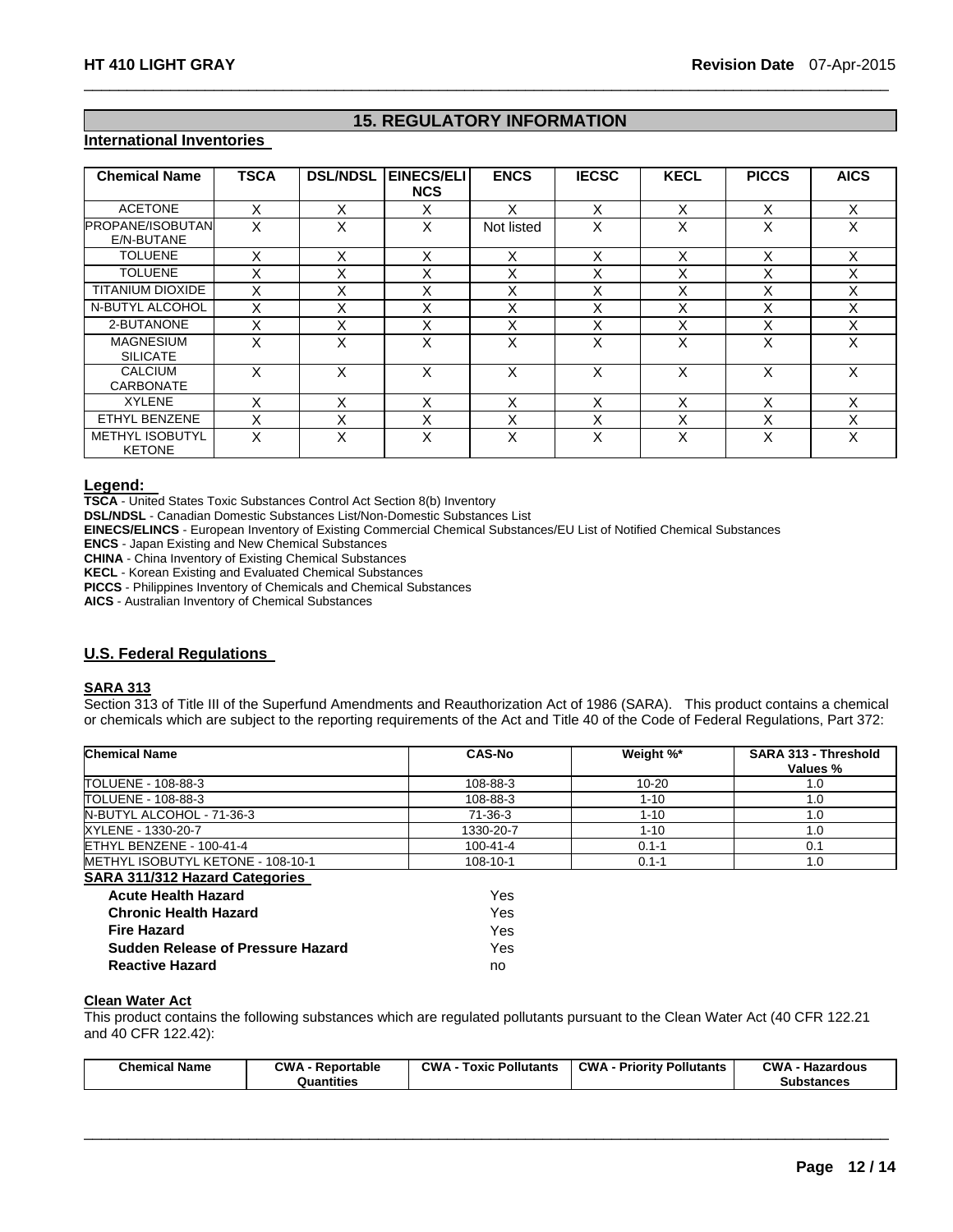| <b>TOLUENE</b> | 1000 lb           | $\lambda$ |           |
|----------------|-------------------|-----------|-----------|
| 108-88-3       |                   |           |           |
| <b>TOLUENE</b> | 1000 lb           | $\lambda$ |           |
| 108-88-3       |                   |           |           |
| XYLENE         | 100 <sub>lb</sub> |           | $\lambda$ |
| 1330-20-7      |                   |           |           |
| ETHYL BENZENE  | 1000 lb           | $\lambda$ |           |
| $100 - 41 - 4$ |                   |           |           |

### **CERCLA**

This material, as supplied, contains one or more substances regulated as a hazardous substance under the Comprehensive Environmental Response Compensation and Liability Act (CERCLA) (40 CFR 302):

| <b>Chemical Name</b>          | <b>Hazardous Substances RQs</b> | <b>Extremely Hazardous Substances</b><br><b>RQs</b> | <b>RQ</b>                        |
|-------------------------------|---------------------------------|-----------------------------------------------------|----------------------------------|
| <b>ACETONE</b>                | 5000 lb                         |                                                     | RQ 5000 lb final RQ              |
| $67 - 64 - 1$                 |                                 |                                                     | RQ 2270 kg final RQ              |
| <b>TOLUENE</b>                | 1000 lb 1 lb                    |                                                     | RQ 1000 lb final RQ              |
| 108-88-3                      |                                 |                                                     | RQ 454 kg final RQ RQ 1 lb final |
|                               |                                 |                                                     | RQ.                              |
|                               |                                 |                                                     | RQ 0.454 kg final RQ             |
| <b>TOLUENE</b>                | 1000 lb 1 lb                    |                                                     | RQ 1000 lb final RQ              |
| 108-88-3                      |                                 |                                                     | RQ 454 kg final RQ RQ 1 lb final |
|                               |                                 |                                                     | RQ.                              |
|                               |                                 |                                                     | RQ 0.454 kg final RQ             |
| N-BUTYL ALCOHOL               | 5000 lb                         |                                                     | RQ 5000 lb final RQ              |
| $71-36-3$                     |                                 |                                                     | RQ 2270 kg final RQ              |
| 2-BUTANONE                    | 5000 lb                         |                                                     | RQ 5000 lb final RQ              |
| 78-93-3                       |                                 |                                                     | RQ 2270 kg final RQ              |
| <b>XYLENE</b>                 | 100 lb                          |                                                     | RQ 100 lb final RQ               |
| 1330-20-7                     |                                 |                                                     | RQ 45.4 kg final RQ              |
| ETHYL BENZENE                 | 1000 lb                         |                                                     | RQ 1000 lb final RQ              |
| $100 - 41 - 4$                |                                 |                                                     | RQ 454 kg final RQ               |
| METHYL ISOBUTYL KETONE        | 5000 lb                         |                                                     | RQ 5000 lb final RQ              |
| 108-10-1                      |                                 |                                                     | RQ 2270 kg final RQ              |
| <b>U.S. State Regulations</b> |                                 |                                                     |                                  |

## **California Proposition 65**

This product contains the following Proposition 65 chemicals:

| <b>Chemical Name</b>              | California Prop. 65 |  |
|-----------------------------------|---------------------|--|
| TOLUENE - 108-88-3                | Developmental       |  |
|                                   | Female Reproductive |  |
| TOLUENE - 108-88-3                | Developmental       |  |
|                                   | Female Reproductive |  |
| TITANIUM DIOXIDE - 13463-67-7     | Carcinogen          |  |
| ETHYL BENZENE - 100-41-4          | Carcinogen          |  |
| METHYL ISOBUTYL KETONE - 108-10-1 | Carcinogen          |  |
|                                   | Developmental       |  |

## **U.S. State Right-to-Know Regulations**

| <b>Chemical Name</b>    | <b>New Jersey</b> | <b>Massachusetts</b> | Pennsylvania |
|-------------------------|-------------------|----------------------|--------------|
| <b>ACETONE</b>          |                   |                      |              |
| 67-64-1                 |                   |                      |              |
| <b>TOLUENE</b>          |                   | ∧                    | ∧            |
| 108-88-3                |                   |                      |              |
| <b>TOLUENE</b>          |                   |                      |              |
| 108-88-3                |                   |                      |              |
| <b>TITANIUM DIOXIDE</b> |                   |                      |              |
| 13463-67-7              |                   |                      |              |
| N-BUTYL ALCOHOL         |                   |                      |              |
| 71-36-3                 |                   |                      |              |
| 2-BUTANONE              | X                 |                      | Χ            |
| 78-93-3                 |                   |                      |              |